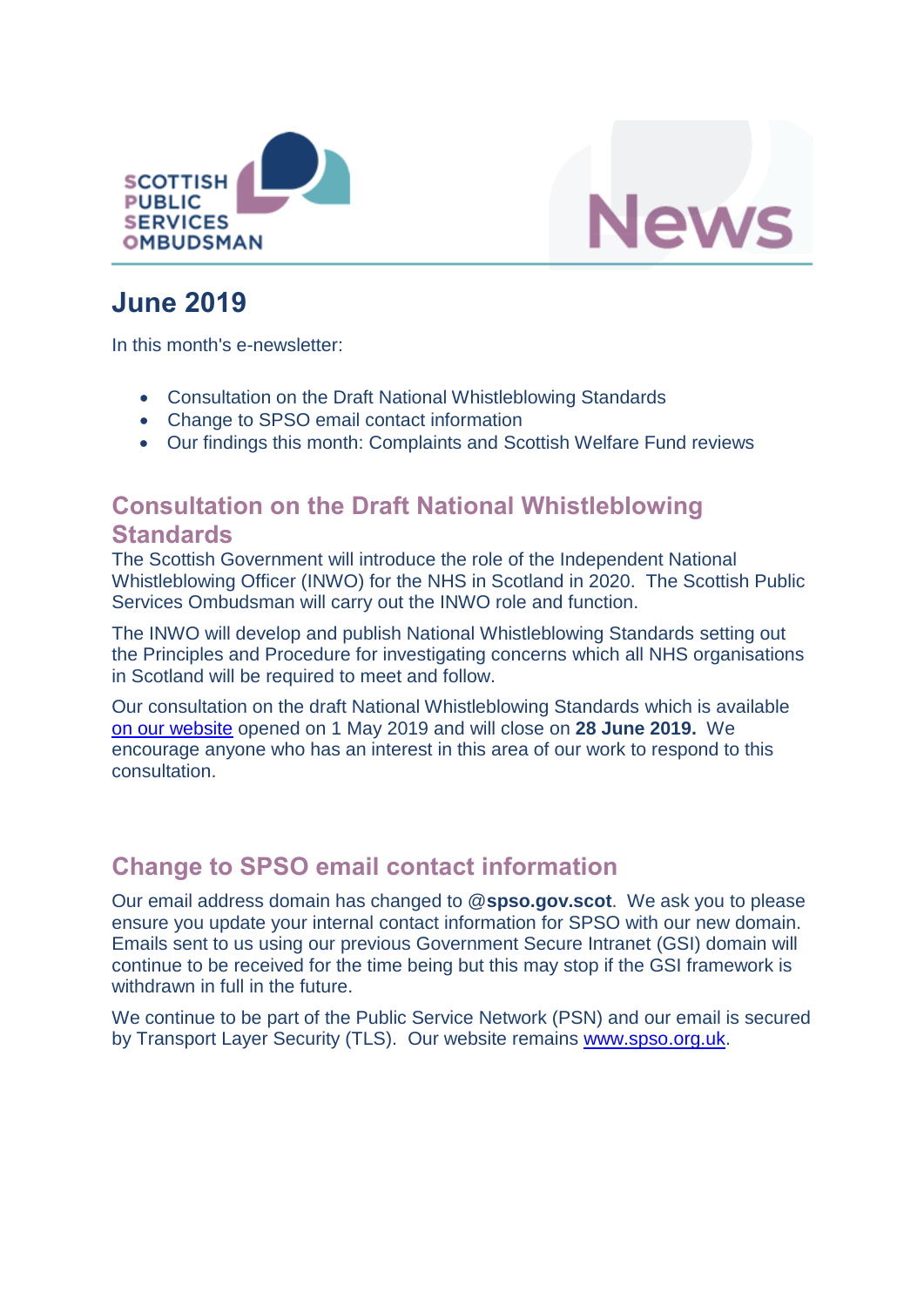## **Our findings**

### **Complaints**

This month we:

- are publishing 37 decision reports available [here](https://www.spso.org.uk/our-findings)
- upheld 25 complaints in full or part
- made 80 recommendations for learning and improvement.

#### **Learning points**

- [201800839](https://www.spso.org.uk/decision-reports/2019/june/decision-report-201800839-201800839) we found that the health board's approach to dealing with hip replacement surgery referrals for patients with a high BMI was not sufficiently supported by available guidance. The patient was also not thoroughly assessed before surgery was declined. We asked the board to adopt a more flexible, holistic approach and ensure it was in line with available guidance. We also recommended reimbursing the patient for private surgery that they underwent as a result.
- [201805988](https://www.spso.org.uk/decision-reports/2019/june/decision-report-201805988-201805988) we found that the health board failed to record a misdiagnosis of brain cancer on their incident reporting system and carry out a serious adverse event review. We acknowledged that the misdiagnosis was likely a result of human error but asked the board to ensure that appropriate reviews are carried out to consider whether there were any contributory factors that could be mitigated.
- [201802649](https://www.spso.org.uk/decision-reports/2019/june/decision-report-201802649-201802649) we found that the Crown Office and Procurator Fiscal (COPFS) unreasonably delayed in investigating a death. While COPFS have no fixed timescales in which investigations should take place, we asked that they are more proactive in managing expectations in relation to timescales and driving investigations forward.

#### **Scottish Welfare Fund (SWF) Reviews**

During May we:

- responded to 85 enquiries
- made 71 decisions (31 community care grants and 40 crisis grants).
- signposted an additional 75 applicants to alternative sources of assistance, which in most cases, was their local council.

This represents a significant increase in demand for our service when compared to the same period last year. Year on year, enquiries processed in May increased by 33% and decisions made increased by 48%.

This month, many of the community care grants we received required us to consider the council's assessment of qualifying criteria. For related case studies, please see [our SWF website.](https://www.spso.org.uk/scottishwelfarefund/case-summaries#undefined)